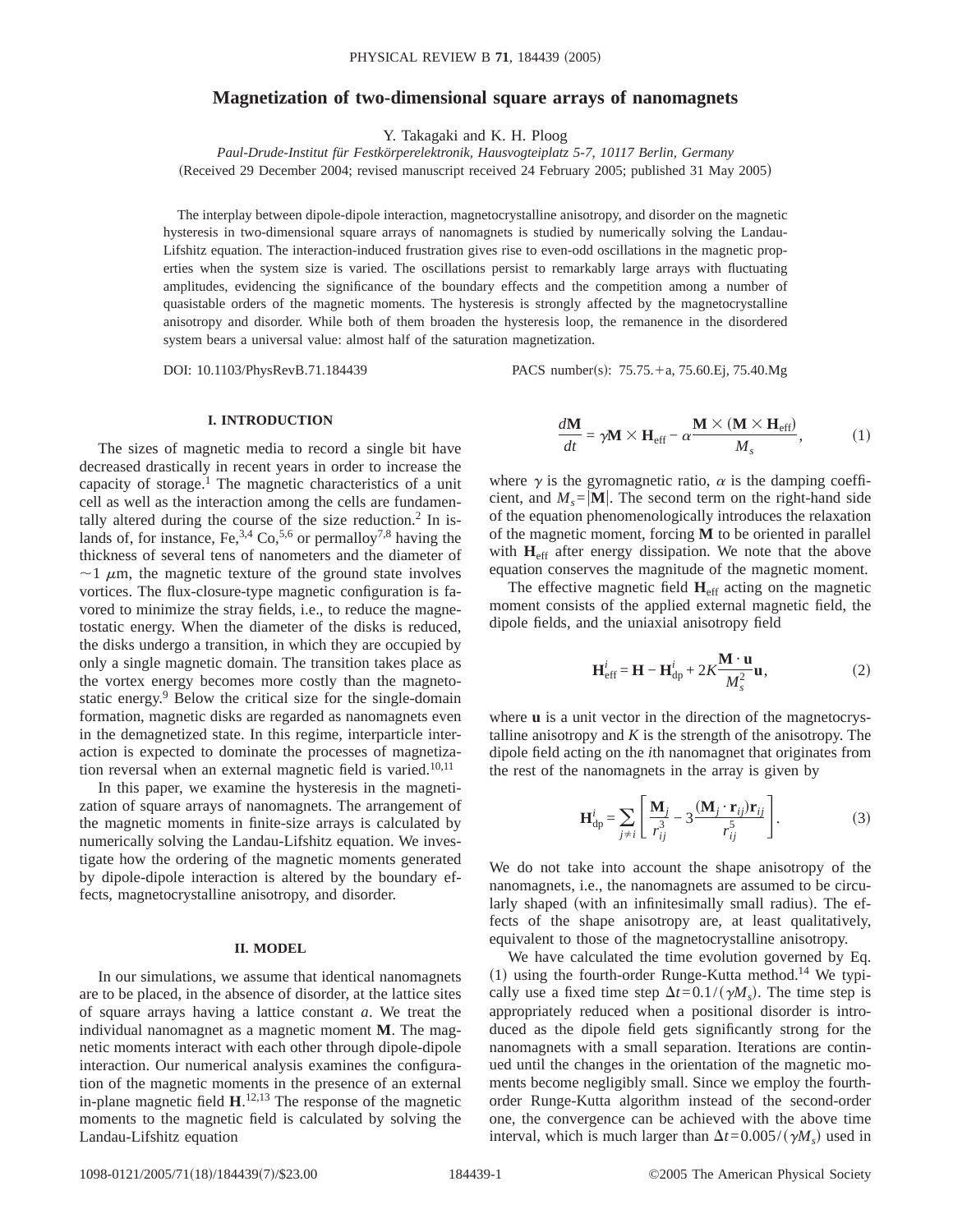Refs. 12 and 15. As a consequence, the maximum lattice size in the present work far exceeds that in the study by Kayali and Saslow.15

In evaluating the magnetization curves,  $|H|$  is initially increased to a large value in order to almost fully magnetize the arrays. While *H* is subsequently varied around zero with a small step (typically  $\Delta H = 0.01 M_s/a^3$ ), a steady state is derived for each value of *H*. Throughout this paper, **H** is aligned along the axis of the square arrays and  $\alpha/\gamma$  is set to be 0.6. For the several (general) cases that we checked in details, the numerical results were unchanged when these parameters were moderately altered. That is, as our attention is focused on the static properties of the magnetization, the numerical results to be presented below are, except for unusual circumstances, $16$  independent of the specific choice of the damping parameter. $17$ 

## **III. MAGNETIC ORDERING DUE TO DIPOLE-DIPOLE INTERACTION**

#### **A. Symmetric arrays**

We first examine the magnetic properties when only dipole-dipole interaction is accounted for. Prakash and Henley<sup>18</sup> investigated the ground state and the linear response to an external magnetic field of an infinite array within the approximation of nearest-neighbor interaction. The ground state was found to be infinitely degenerate. The continuous degeneracy is reduced to a discrete symmetry by the external field as certain states are selected. In finite arrays, boundary effects additionally play a crucial role in the ordering of magnetic moments. We have calculated the magnetization for square lattices of linear dimension *N* when *H* is varied. We emphasize that the long-range dipole-dipole interaction is fully taken into account in our simulations. The inset of Fig.  $1(a)$  displays a hysteresis of the magnetization  $M_H$  per lattice site in the direction of *H*, i.e., along the axis of the square array. Here, the array contains  $N \times N$  nanomagnets with *N*=57. The magnetocrystalline anisotropy is assumed to be absent  $(K=0)$ . The magnetization and the magnetic field are normalized in units of  $M_s$  and  $M_s/a^3$ , respectively. The magnetic moments are nearly aligned along the external field when  $|H| > M_s/a^3$ . At weak magnetic fields,  $M_H$  changes roughly linearly with *H*. Nevertheless, a hysteresis is present in the magnetization curve and  $M_H$  exhibits small abrupt jumps at a number of values of *H*.

Figures 1(a) and 1(b), respectively, show the variation of the remanence  $M_0$  and the area  $A_h$  enclosed by the hysteresis loop when *N* is changed. The magnetic field is varied between  $-2M_s/a^3$  and  $2M_s/a^3$ , for which the magnetic moments are better than 99.5% polarized at  $|H|=2M_s/a^3$ . We find oscillatory behavior of  $M_0$  and  $A_h$  when  $N$  changes between even and odd numbers.<sup>15</sup> The oscillations originate from the internal frustration imposed by the array boundary. The boundary effects were studied by Stamps and Camley<sup>12</sup> for the case of  $N=3$ . With increasing the array size, the boundary effects would be less important. The polarization at  $|H_0|=2M_s/a^3$ , for instance, improves for large values of *N*. Nevertheless, the magnitude of the even-odd oscillations remains significantly large even when  $N \sim 60$ . In fact, the os-



FIG. 1. (a) Remanence  $M_0$  and (b) area  $A_h$  enclosed by the hysteresis loop when the size *N* of square arrays containing  $N \times N$ nanomagnets is varied. The filled and open circles correspond to the odd and even values of *N*, respectively. The thin solid lines indicate the results of the fits using Eq.  $(4)$ . The inset in  $(a)$  shows the magnetization  $M_H$  per lattice site when the external magnetic field *H* applied along the axis of the square array is varied for *N*=57. The magnetization curves for down magnetic-field sweep when *N*=16, 18, 20, and 22 are shown in the inset of  $(b)$ . The uniaxial magnetocrystalline anisotropy is assumed to be absent  $(K=0)$ .

cillation amplitude rather remains unchanged with *N*.

In the interior of square arrays, the magnetic moments are oriented, in the absence of an external field, along the rows or the columns of the arrays. The directions of the linearly aligned moments are antiparallel between adjacent lines.<sup>12,18</sup> Thus,  $M_0$  is anticipated to be vanishingly small when the boundary effects are negligible. The microscopic configuration of the magnetic moments due to the internal frustration, which gives rise to the nonzero values of  $M_0$ , changes with *N*. However, certain magnetic textures are assumed to be intact for some intervals of *N* from the conservation of the oscillation amplitude. In Fig. 2, we show the magnetization pattern at  $H=0$  when  $N$  is set to the specified values around 19. The magnetization pattern in the finite-size square arrays, in fact, exhibits domainlike structures. At the boundary between the "domain walls," one finds the " $\phi = \pi/4$ " ground state <sup>18</sup> pointed out by Prakash and Henley, in which the nearest-neighbor magnetic moments are orthogonal to each other and the four magnetic moments in a unit cell of the square array form a closed loop. While *N* crosses the critical value between 18 and 20, where  $M_0$  changes abruptly, the magnetization pattern does not change significantly. One noticeable change is that the zigzag of the magnetic moments at the right-end column is more pronounced for *N*=20 and 22 than that for  $N=16$  and 18.

The difference in the magnetic texture is much greater between the even and odd numbers of *N*. Notice that both  $M_0$ and *Ah* are larger for odd numbers of *N* than for even num-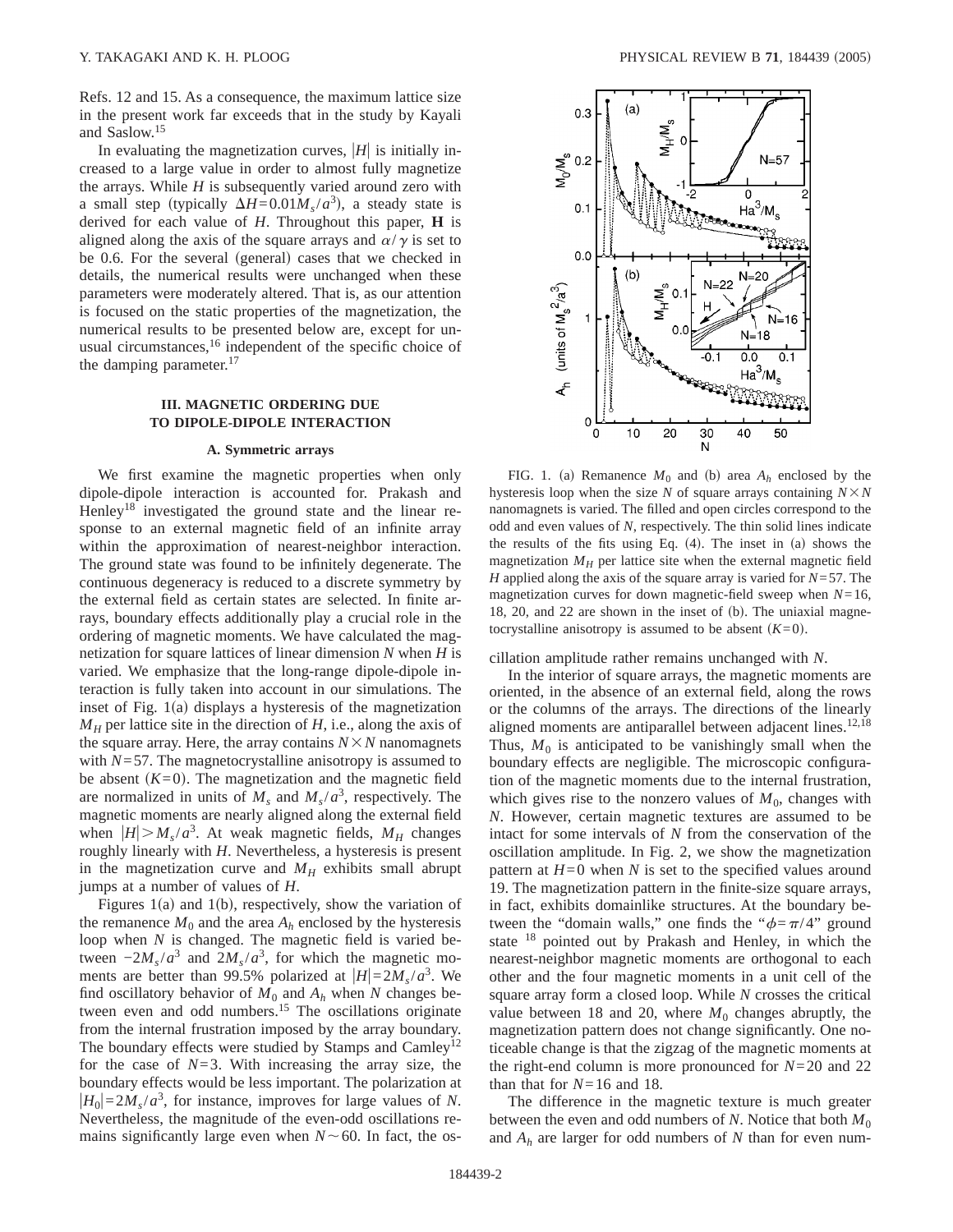



bers when *N* is small, whereas the relationship is reversed when *N* is large. Therefore, the even and odd arrays are suggested to be governed by distinct order states of the magnetic moments. In Fig. 2, the antiparallel linear arrangement of the magnetic moments at the center of the arrays is perpendicular to the direction of the external magnetic field for the even numbers of *N*, whereas it is along the direction of the external field for  $N=19$ . (This feature is present also in the numerical results in Ref. 12 for the  $5\times 5$  and  $6\times 6$  arrays.) Interestingly, the magnetic moments of the outermost two columns are unusually parallel at the left- and right-hand sides for  $N=19$ , plausibly responsible for the larger  $M_0$  than when *N* is even numbers.

The abrupt changes in the magnetic texture when *N* crosses critical values have a common origin with the abrupt jumps in  $M_H$  when *H* is varied. Notice that an abrupt change in  $M_0$  does not necessarily result in the abrupt change in  $A_h$ , for instance between  $N=18$  and 20. (A reverse situation can be easily caused by the emergence of an abrupt change of  $M_H$  at nonzero magnetic fields.) As shown in the inset of Fig. 1(b), the magnetic field for an abrupt change of  $M_H$  crosses *H*=0 between *N*=18 and 20 during the course of its gradual shift when *N* is varied.<sup>19</sup> (Another abrupt jump in  $M_H$  near  $H=0.1M<sub>s</sub>/a<sup>3</sup>$  is responsible for the abrupt jump in  $M<sub>0</sub>$  between  $N=28$  and 30.) A number of quasistable configurations evolve during the cycle of a magnetization curve. The evenodd oscillations in  $M_0$  and  $A_h$  can thus be either in phase or out of phase.

The finite-size simulation by Stamps and Camley<sup>12</sup> was extended by Kayali and Saslow<sup>15</sup> up to  $N=14$ . From the behavior between  $N=6$  and 14,  $A_h$  was suggested to be nonzero in the limit of  $N \rightarrow \infty$ . Similarly, a nonzero value of  $M_0$ will be speculated for the infinite array if the same analysis is applied to the results in Fig. 1 in a similar range of *N*. As we stated, we anticipate, at least,  $M_0$  to be zero in the absence of the boundary effects, as the antiferromagnetic-like columnar arrangement of the magnetic moments will prevail. Our much extended simulations demonstrate that the magnetic properties in the infinite system are hardly predictable by the extrapolation of the finite-size results because of the unsubsiding boundary effects. Given the domainlike structures demonstrated in Fig. 2, it seems rather unlikely that the boundary effects can be avoided by a mere extrapolation of  $N \rightarrow \infty$ . Nevertheless, following the analysis by Kayali and Saslow, we have attempted to fit the numerical data to the form

$$
C(N) = C_{\infty} + \frac{C_{\text{amp}}}{N^p},\tag{4}
$$

where *C* is either  $M_0/M_s$  or  $A_h/(M_s^2/a^3)$ . As shown by the solid lines in Fig. 1, it is possible to fit the data with satisfactory accuracies. It may be worthwhile to note that the values of  $M_0$  for the two groups  $N=20$ , 22, 24, 26, and 28 and *N*=50, 52, 54, and 56 can be fit using common parameters. We summarize the fit parameters  $C_{\infty}$  and  $p$  in Fig. 3. The mean value of  $C_{\infty}$  is roughly zero for  $A_h$ , as expected. However, the mean value of  $C_{\infty}$  for  $M_0$  appears to be unexpectedly negative.

The previous works by Stamps and Camley<sup>12</sup> and Kayali and Saslow<sup>15</sup> and the present work are based on the same numerical model. However, there are some differences among the numerical results. Kayali and Saslow found a "barrel" state at  $H=0$  for  $N=3$ , in which the magnetic moments in the left and right columns are directed opposite to that in the central column and the corner moments are slightly tipped. The tipping was absent in the numerical result by Stamps and Camley. Consequently, the predicted magnetization loops are different between Refs. 12 and 15. We also find the barrel state, see the left inset of Fig.  $7(b)$ , in agreement with Kayali and Saslow. Nevertheless, our magnetization loop is somewhat different from their prediction, and *Ah* is larger in our case than theirs. In addition, our numerical result is considerably different from that of Kayali and Saslow when *N*=5. Our hysteresis loop, the dotted curve in Fig. 7(d), exhibits one less abrupt jump of  $M_H$ . Moreover, *Ah* in our simulations for *N*=5, 7, and 9 appears to form a group that is independent of the group consisting of *N*=11, 13, and 15. In contrast, Kayali and Saslow found that *N*=7,



FIG. 3. Parameters  $p$  and  $C_{\infty}$ , see Eq. (4), used in the fits shown by the solid curves in Fig. 1. The filled and open symbols correspond to the odd and even values of *N*, respectively. The circles and triangles indicate the values for  $M_0$  and  $A_h$ , respectively.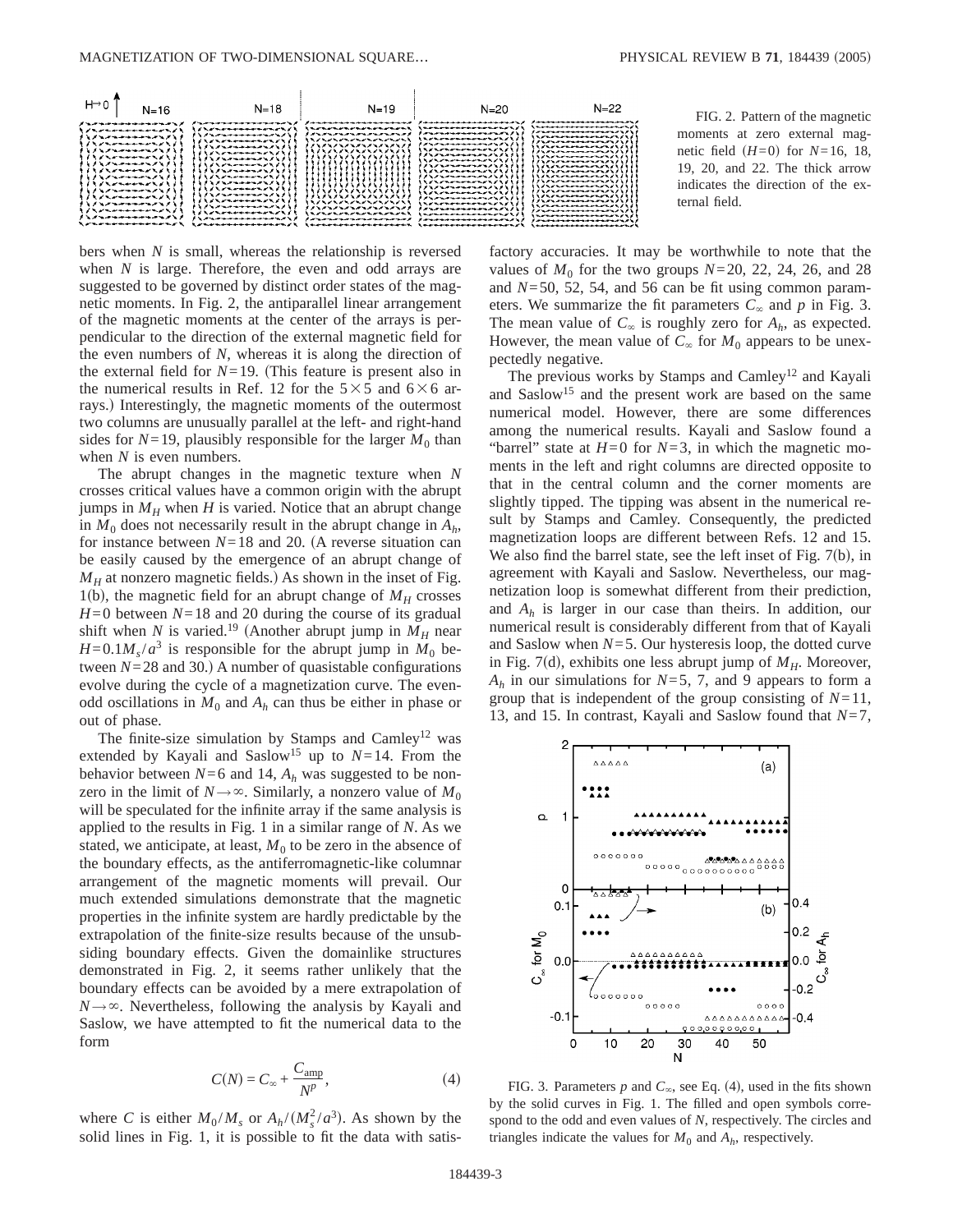

FIG. 4. Magnetization  $M_H$  per lattice site vs external magnetic field *H* of  $N \times (N+1)$  asymmetric arrays in the absence of the uniaxial magnetocrystalline anisotropy. The number of the nanomagnets in the arrays is indicated in the panels. The magnetization is along the long and short directions of the arrays for the panels on the left- and right-hand sides, respectively. The configurations of the magnetic moments at  $H=0$  for the  $2\times3$  and  $3\times4$  arrays are shown in the insets of  $(b)$  and  $(d)$ , respectively.

9, 11, and 13 belong to the same group. Although these group assignments are not conclusive because of the short span of *N* for each group, our assignment is reasonable, at least for our results, since a large change is correspondingly present in  $M_0$  between  $N=9$  and 11.

#### **B. Asymmetric arrays**

The large even-odd oscillations suggest that the magnetic properties may exhibit a remarkable anisotropy when the number of the lattice sites is even in one direction and odd in the other direction. In Fig. 4, the magnetization curves are shown for asymmetric arrays consisting of  $N\times(N+1)$  nanomagnets. The two horizontal panels are associated with an identical array: The magnetization is calculated along the long and short axes of the arrays for the left- and right-handside columns, respectively. We show the configurations of the magnetic moments at  $H=0$  for the 2×3 and 3×4 arrays in the insets of Figs.  $4(b)$  and  $4(d)$ , respectively. The configurations are independent of the direction of the external magnetic field. The hysteresis is absent in the short direction of the asymmetric arrays when the array size is small. (A comparison between the magnetization curves for the  $2\times3$  and  $3 \times 4$  arrays indicates that whether the number of nanomagnets in the magnetic field direction is even or odd is not relevant for the absence of the hysteresis.) This trend is, however, not a generic property of the asymmetric arrays as the hysteresis is more pronounced in the short direction for the array having  $5\times6$  nanomagnets.

In asymmetric arrays, the magnetization is inevitably influenced by the shape anisotropy of the square lattices. In



FIG. 5. Magnetization  $M_H$  per lattice site vs external magnetic field *H* of  $N \times (N+2)$  asymmetric arrays in the absence of the uniaxial magnetocrystalline anisotropy. The number of the nanomagnets in the arrays is indicated in the panels. The magnetization is along the long and short directions of the arrays for the panels on the left- and right-hand sides, respectively. The configuration of the magnetic moments at  $H=0$  for the  $2\times4$  array is shown in the inset of  $(b)$ .

order to assess the contributions of the general, and hence less intriguing, shape anisotropy to the magnetization curves, we plot in Fig. 5 the hysteresis loops in arrays consisting of  $N\times(N+2)$  nanomagnets. Despite the larger shape asymmetry for the  $N\times(N+2)$  lattices than for the  $N\times(N+1)$  lattices, the anisotropy in the magnetization curves in Fig. 5 is merely comparable to that in Fig. 4. We, therefore, conclude that the even-odd asymmetry gives rise to a considerable enhancement of the anisotropic magnetic properties.

## **IV. EFFECTS OF MAGNETOCRYSTALLINE ANISOTROPY**

The importance of the internal frustration evidenced by the large even-odd oscillations suggests that the processes of the magnetization reversal are sensitive to perturbations that compete with the dipole-dipole interaction. In this and the next sections, we, respectively, examine the influences of the magnetocrystalline anisotropy and disorder, which cannot be ignored in the actual experiments.

The magnetocrystalline anisotropy is taken into account in Fig. 6 for the case of  $N=24$ . The easy axis of the uniaxial anisotropy is assumed to be 45° inclined from the axes of the square array within its two-dimensional plane. The magnetization flip processes are almost completely dominated by the magnetocrystalline anisotropy for  $K \geq M_s^2/a^3$ . In such a circumstance, the magnetization curve of an array is, in principle, equivalent to that of a single nanomagnet. The magnetic moments are oriented in the diagonal direction of the array by the strong uniaxial anisotropy at  $H=0$ . The remanence is hence smaller by a factor of  $1/\sqrt{2}$  than the fully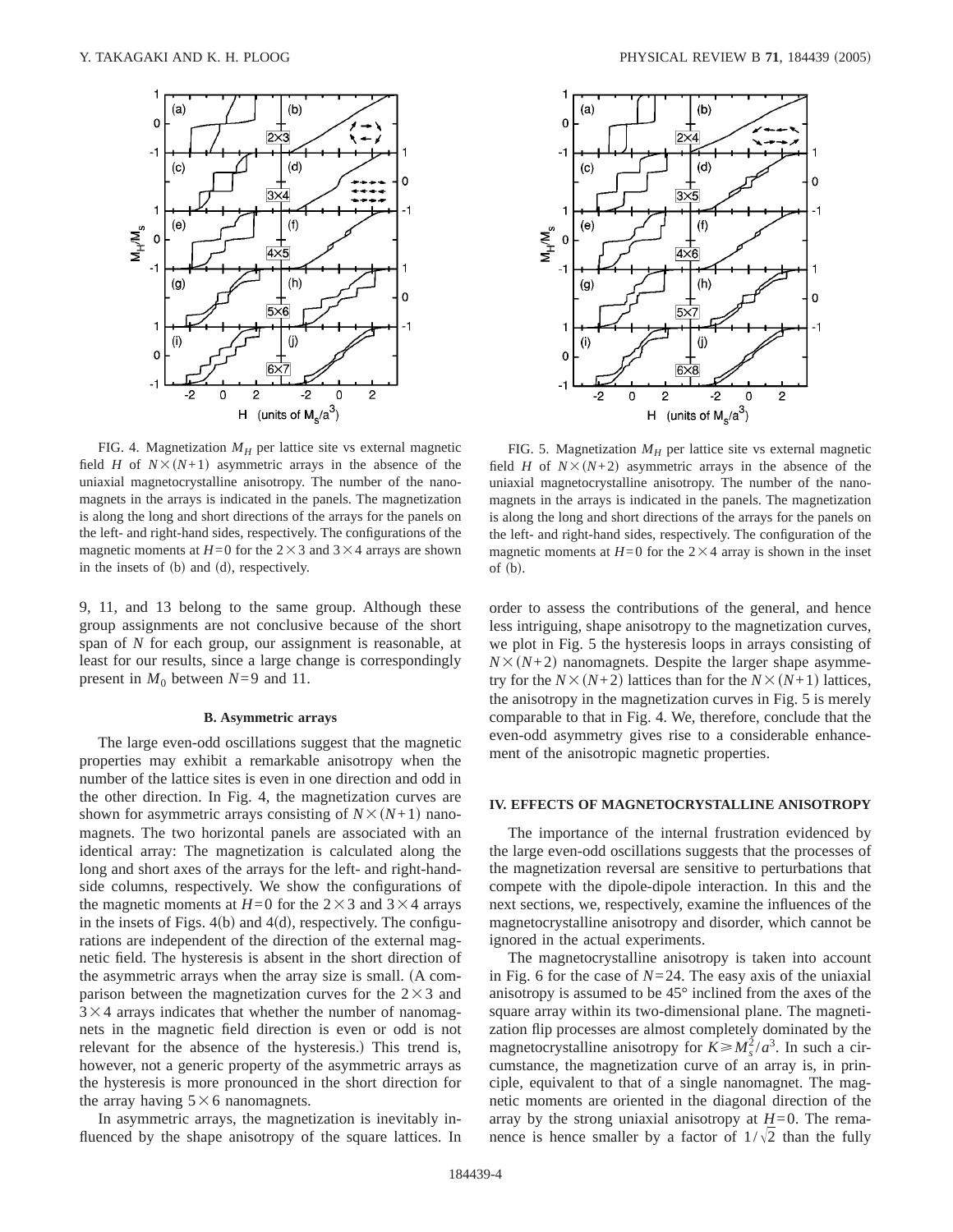

FIG. 6. Magnetization  $M_H$  per lattice site vs external magnetic field *H* as a function of the strength *K* of the uniaxial magnetocrystalline anisotropy. The easy axis of the uniaxial anisotropy is 45° inclined from the axes of the square array. For the dotted and thick solid curves,  $Ka^3/M_s^2 = 0$  and 0.5 in (a) and 1.0 and 1.5 in (b), respectively. The linear dimension of the square array is *N*=24. The thin solid curve shows  $M_H$  when the dipole-dipole interaction is ignored, Eq. (5). The inset shows the area  $A_h$  of the hysteresis loop when the anisotropy strength  $K$  is varied.  $K$  and  $A_h$  are normalized both by  $M_s^2/a^3$ .

polarized magnetization. The external magnetic field rotates the magnetic moments to be away from the diagonal direction. The magnetization curve is, therefore, given by a gradual tilt of the magnetic moments determined by the balance between the external field and the anisotropy field. One finds from Eqs.  $(1)$  and  $(2)$ 

$$
H(\cos \theta - \sin \theta) = \frac{2\sqrt{2}K}{M_s} f(\theta) \sin \theta, \tag{5}
$$

where  $\theta$  is the angle of the magnetic moment with respect to the anisotropy axis and  $f(\theta) = \cos \theta$  is the angular function of the magnetocrystalline anisotropy field. The thin solid curve in Fig. 6(b) is calculated using Eq. (5). Trivial cases are  $\theta$  $=0$   $(M_H = M_s / \sqrt{2})$  when  $H=0$ , and  $\theta = \pi/4$   $(M_H = M_s)$  when  $H\rightarrow\infty$ . When |*H*| is increased with the opposite polarity, almost all the magnetic moments flip simultaneously at a critical magnetic field. The magnetization deviates from the prediction of Eq.  $(5)$  in the vicinity of this reorientation. The dipole-dipole interaction retains some influences on the reversal processes of the magnetization, owing to the subtle balance of the forces acting on the nanomagnets at the moment of the magnetization flip.

The magnetization curve when  $K \sim 0.5 M_s^2 / a^3$ , the solid curve in Fig.  $6(a)$ , is a representative case in which the dipole-dipole interaction and the magnetocrystalline anisotropy compete with each other. The criticality of this value of *K* is illustrated by the expansion of the hysteresis loop due to the anisotropy, as displayed in the inset of Fig. 6. On the one hand, the dipole-dipole interaction prefers antiparallel repetition of collinear moments. On the other hand, the magnetocrystalline anisotropy orients all the magnetic moments in the direction favored by *H* and its previous history. The mag-



FIG. 7. Magnetization  $M_H$  per lattice site vs external magnetic field *H* in the simultaneous presence of dipole-dipole interaction and uniaxial magnetocrystalline anisotropy. The strength of the anisotropy is  $K=0$  and  $M_s^2/a^3$  for the dotted and solid curves, respectively. The easy axis of the uniaxial anisotropy is 45° inclined from the axes of the square array. The linear dimension *N* of the square arrays is indicated in each panel. The configurations of the magnetic moments at  $H=0$  are shown for  $N=2$  and 3 in the insets of (a) and (b), respectively.

netization curve for  $K=0.5M_s^2/a^3$  is characterized by a convex-shaped gradual change of  $M_H$ , due to the force balance described by Eq.  $(5)$ , while *H* is reduced to zero and a series of cascades, instead of a single giant jump, after the polarity of *H* has been reversed.

The competition between dipole-dipole interaction and magnetocrystalline anisotropy gives rise to dramatic effects in the hysteresis when the arrays are small, as the frustration is enhanced under the constraint of the boundary. In Fig. 7, we compare the magnetization curves in the presence and absence of the magnetrocrystalline anisotropy for various values of the size *N* of  $N \times N$  square arrays. Here,  $K=0$  and  $M_s^2/a^3$  for the dotted and solid curves, respectively. For smaller arrays, larger values of *K* are required to heighten the competition as the ordering of the magnetic moments due to the dipole-dipole interaction is more stable. In fact, the magnetization curves for  $K=0$  and  $0.5M_s^2/a^3$  are almost identical when  $N=2$ . For this array size, the magnetic moments are made to be aligned along the anisotropy direction at  $H=0$  by strengthening the anisotropy to  $K = M_s^2 / a^3$ , see the inset of Fig.  $7(a)$ . The transition between the two stable states (around *H*=0) takes place abruptly at  $K = 0.774 M_s^2 / a^3$ . When  $N=3$ ,  $M_0$  is similar for  $K=0$  and  $M_s^2/a^3$ , see Fig. 7(b). However, the configuration of the magnetic moments at  $H=0$  is considerably modified by the magnetocrystalline anisotropy.

In Figs. 6 and 7, the inclination of the magnetrocrystalline anisotropy from the axis of the array was assumed to be 45°. This angle was chosen primarily for correspondence to the existing experiments using Fe films epitaxially grown on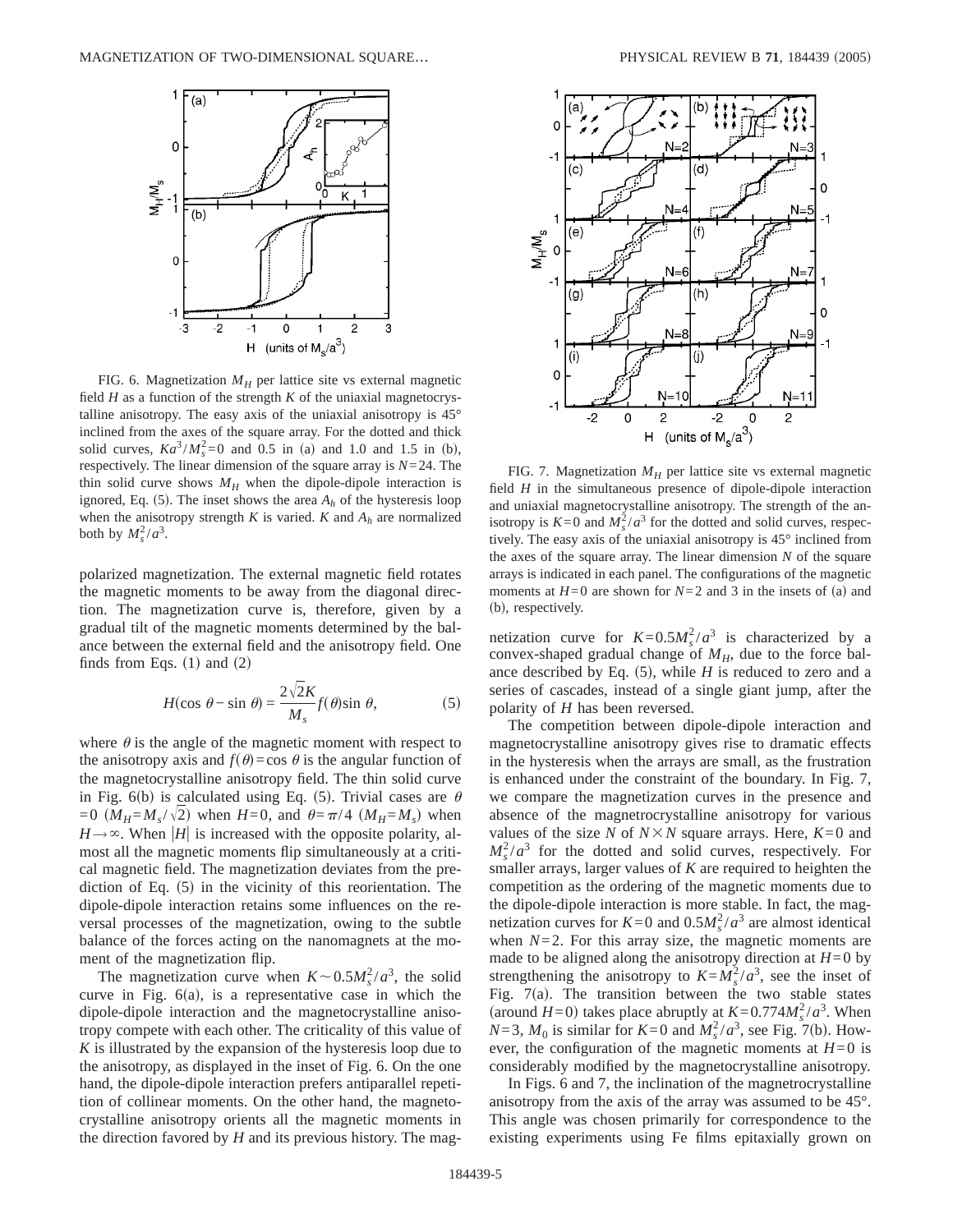

FIG. 8. Magnetization  $M_H$  per lattice site vs external magnetic field *H* in the simultaneous presence of dipole-dipole interaction and uniaxial magnetocrystalline anisotropy. The easy axis of the uniaxial anisotropy is parallel to one of the axes of the arrays. The strength of the anisotropy is  $K = M_s^2 / a^3$ . The external magnetic field is along and perpendicular to the direction of the uniaxial anisotropy for the solid and dashed curves, respectively. The linear dimension *N* of the square arrays is indicated in each panel. The configurations of the magnetic moments at the indicated external magnetic fields are illustrated on top of the panels. The thick arrow indicates the direction of the external field. The easy axis of the uniaxial anisotropy is parallel and perpendicular to the external field for the configurations depicted on the left- and right-hand sides, respectively.

 $GaAs(001)$  substrates. As the dipole-dipole interaction is negligible in these experimental structures, $10$  the arrays are usually defined, for convenience of sample fabrication, having their axes aligned along the cleavage direction of the substrate, i.e.,  $\{110\}$ . The easy axes of the cubic anisotropy in the Fe films, which is dominant unless the films are considerably thin, are along the  $\{100\}$  direction of the substrate. (The cubic anisotropy was replaced by the uniaxial anisotropy in our simulations for simplicity.) For completeness, we have also carried out the simulations for the case of the uniaxial anisotropy being along one axis of the arrays. The magnetization curves when  $K = M_s^2 / a^3$  are presented in Fig. 8 for a number of array sizes. Because of the direct confrontation between the antiferromagnetic-like arrangement of the magnetic moments induced by the dipole-dipole interaction and the ferromagnetic-like arrangement favored by the magnetrocrystalline anisotropy, the magnetization curves exhibit a dramatic dependence on the direction of the external magnetic field. Remarkably, hysteresis is absent in the magnetization curves for all the array sizes examined here when the external field is applied perpendicular to the direction of the uniaxial anisotropy.

## **V. EFFECTS OF POSITIONAL DISORDER**

We finally consider the influences of a disorder on the arrangement of magnetic moments governed by the dipole-



FIG. 9. Area  $A_h$  enclosed by the hysteresis loop (filled circles) and remanence  $M_0$  (open circles) when the strength  $d$  of disorder is varied for the linear dimension of the square array  $N=30$ . The symbols indicate the values obtained for each realization of disorder. The lines show the statistically averaged values. The inset shows the magnetization  $M_H$  per lattice site vs external magnetic field  $H$ curves. The disorder strength is  $d/a = 0$ , 0.3, and 0.6 for the dotted, solid, and dashed curves, respectively.

dipole interaction.<sup>20,21</sup> For this purpose, we displace the nanomagnets from the lattice sites of a square array. The amount of this displacement in the two orthogonal directions of the array is chosen randomly with a uniform distribution within an interval  $\left[-\frac{d}{2}, \frac{d}{2}\right]$ , i.e., the magnetic moment is placed completely randomly within a square area having the size  $d \times d$  and centered at the lattice site of the nondisordered square array.

In the inset of Fig. 9, we compare the magnetization curves when  $d/a = 0.0$ , 0.3, and 0.6 for  $N = 30$ . One finds that the disorder enlarges the hysteresis loop in terms of both the remanence and the coercive field. The area  $A_h$  enclosed by the hysteresis loop and  $M_0$  are plotted in Fig. 9. The symbols show the respective values for a certain realization of disorder. Statistically averaged ones are shown by the lines. The hysteresis in the disordered system has the following characteristics. (i) The enclosed area expands parabolically with increasing  $d$ . (ii) The remanence saturates at about one-half of the full magnetization when the disorder is strong. A large external magnetic field is required for fully polarizing the magnetic moments in the disordered system as the dipole field gets extremely strong for the nanomagnets with small separations. It may be noteworthy that, even though the disordered system lacks the spatial inversion symmetry, the magnetization curves for the up and down magnetic field sweeps are identical to each other if the polarities of *H* and  $M_H$  are simultaneously reversed, provided that |*H*| reaches a large enough value.

#### **VI. CONCLUSION**

In conclusion, we have investigated the magnetization of square arrays of nanomagnets. The influences of dipoledipole interaction on the processes of magnetic moment reversal have been examined through numerical solutions of